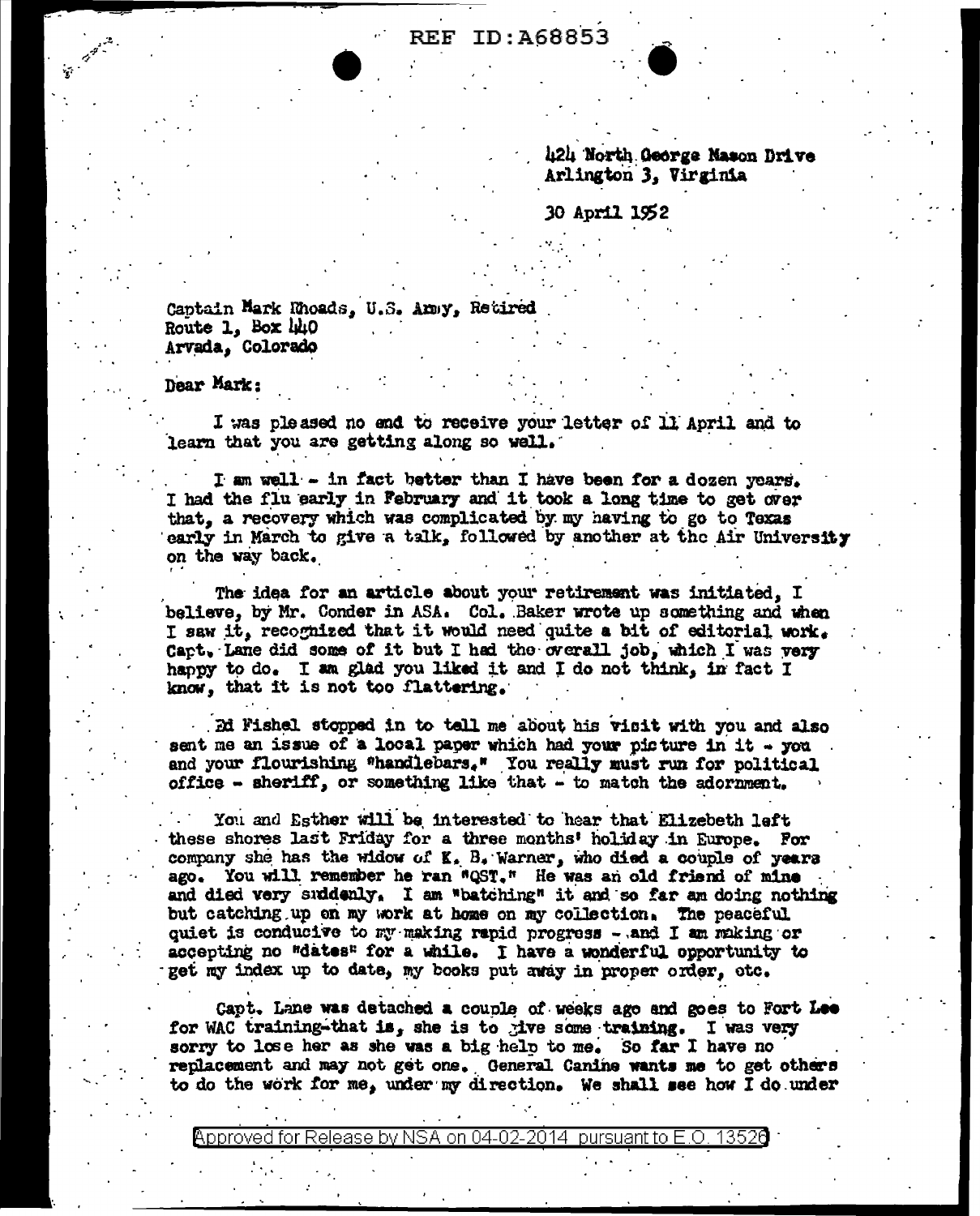## **REF ID: A68853**

this change, which I accept without question as worth trial. If it works. I will have things a bit easier. for I have been putting in a lot of extra time lately.

I guess you know that Frank Rowlett left us recently, to go with. CIA. We seem to be managing OK. Dumey left, too, but not because he was unhappy with us. He simply became fed up with the recent constantlyconstricting latitude for Government civil employees - Congressional tendencies, etc., so decided to go with a commercial firm, Potter Instrument Company. Leo Rosen. I am sure you know. left a couple of months ago.

However, do not get the idea that things are bad here. They are not and they are getting much better. Some changes are in the offing, which should improve our lot quite a good deal. I like General Canine more and more.

I wish I could accept your generous invitation to come for a visit. Maybe I will one of these days! When the private bill on my behalf, now up in Congress, comes through, giving me X dollars for the patents in secrecy! The bill has thus far made good progress.

With love to Esther, and my very best to you.

Sincerely,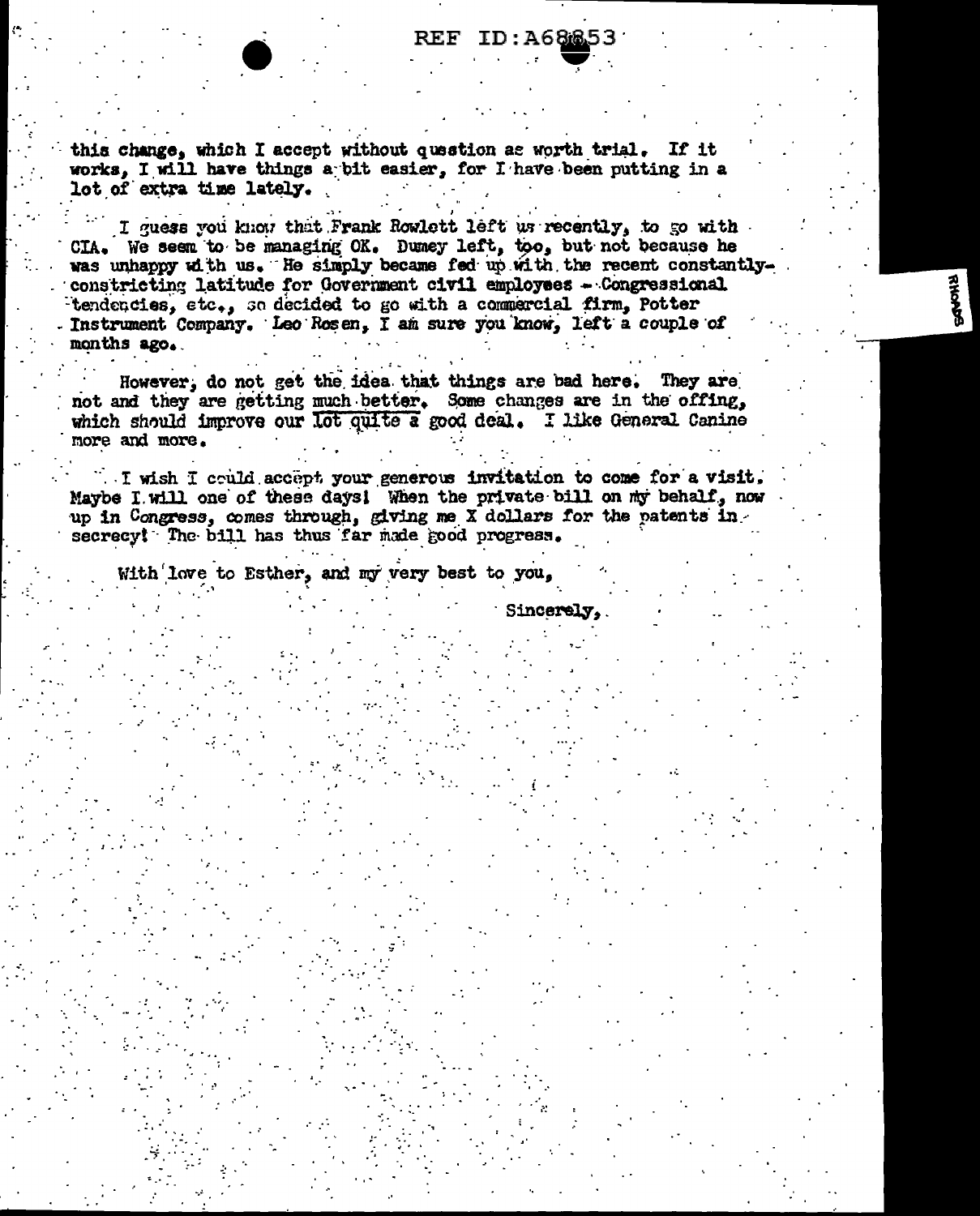Captain MoREMEds, DD: 19468853 520 North mas Street  $R$  1  $\beta$  o  $\gamma$  4 40 Arlington 3, Virgipio Arvada, laslo. Dear Bill, Jongtime no hear. Have heard that you have not been well. Hope the trouble was minor, and that you are in good shape now. Heard from Cellinahes recently in which he inclosed bapt. Lanes article about me in the ASA Review. It quite ouerwhelmed me, I wrote to safet Lane thanking his with all my heart, but told her it was too plattering. Could be you put her up to writing an article on me? a breath of AFSA walted in here this morning in the person of El Fishel who was in Denner stopping over between planes emonte back to Washington from Korea, We